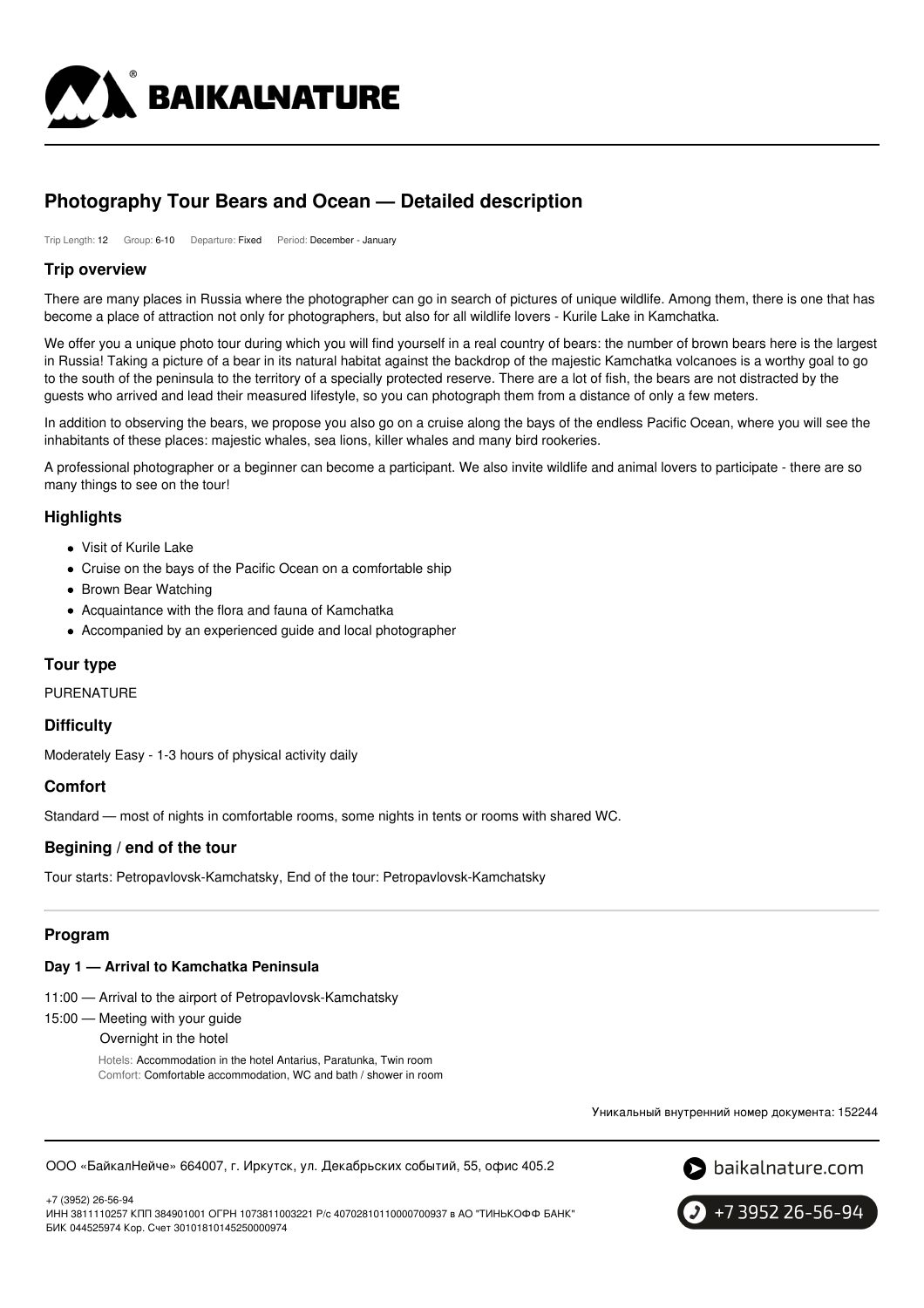

### **Day 2 — Along the Sea of Okhotsk to the territory of the Kronotsky Nature Reserve**

#### 09:00 — Breakfast in the hotel

10:00 — Departure by 4x4 to Pauzhetka village

- 13:00 Picnic en route
- 17:00 Arrival and accommodation in teh guest house
- 19:00 Dinner

Overnight in the guest house

Hotels: Accommodation in the guest house of Pauzhetka village, House for 5-6 perons Comfort: Comfortable accommodation, shared WC and bath / shower

#### **Day 3 — Road to Kurile Lake**

- 09:00 Breakfast
- 10:00 Transfer to the territory of the Kronotsky nature reserve by 4x4
- 11:00 Trekking to the lake
- 13:00 Picnic en route
- 16:00 Arrival to the territory of the inspectors' cordon
- 19:00 Dinner

#### Overnight on cordon

Hotels: Accommodation at the cordon of Kurile lake, House for 8 persons Comfort: Comfortable accommodation, shared WC and bath / shower

#### **Day 4 — Brown bears watching**

- 09:00 Breakfast
- 11:00 Brown bears watching
- 13:00 Lunch
- 19:00 Dinner

Overnight on cordon

Hotels: Accommodation at the cordon of Kurile lake, House for 8 persons Comfort: Comfortable accommodation, shared WC and bath / shower

### **Day 5 — Day on the lake**

- 09:00 Breakfast
- 11:00 Brown bears watching
- 13:00 Lunch
- 19:00 Dinner

#### Overnight on cordon

Hotels: Accommodation at the cordon of Kurile lake, House for 8 persons Comfort: Comfortable accommodation, shared WC and bath / shower

#### **Day 6 — Return to Pauzhetka**

- 09:00 Breakfast
- 10:00 Trekking to the border of the natural reserve
- 12:00 Lunch (picnic)
- 13:00 Return to Pauzhetka village by 4x4
- 19:00 Dinner

+7 (3952) 26-56-94

Overnight in the guest house

Уникальный внутренний номер документа: 152244

ООО «БайкалНейче» 664007, г. Иркутск, ул. Декабрьских событий, 55, офис 405.2





ИНН 3811110257 КПП 384901001 ОГРН 1073811003221 Р/с 40702810110000700937 в АО "ТИНЬКОФФ БАНК" БИК 044525974 Кор. Счет 30101810145250000974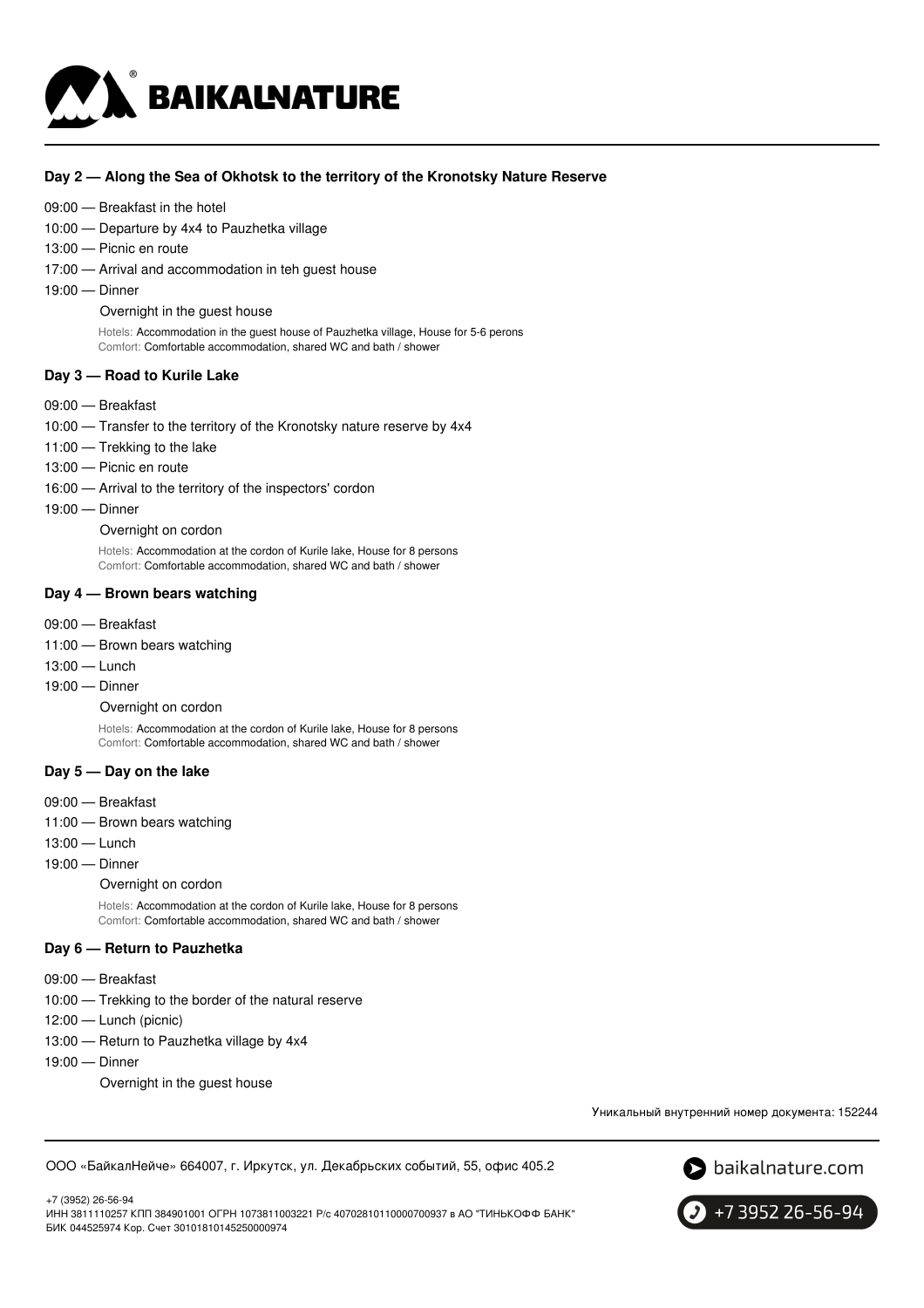

Hotels: Accommodation in the guest house of Pauzhetka village, House for 5-6 perons Comfort: Comfortable accommodation, shared WC and bath / shower

#### **Day 7 — Return to Petropavlovsk-Kamchatsky**

- 09:00 Breakfast
- 11:00 Return to the city by 4x4
- 13:00 Lunch en route (picnic with lunch-boxes)
- 17:00 Arrival to the city, accommodation in the hotel

#### Overnight in the hotel

Hotels: Accommodation in the hotel Antarius, Paratunka, Twin room Comfort: Comfortable accommodation, WC and bath / shower in room

#### **Day 8 — Sailing to Pacific ocean**

- 09:00 Breakfast in the hotel
- 10:00 Transfer to the port, embarkation on board
- 13:00 Lunch on board
- 15:00 Start of the navigation in Avacha bay
- 19:00 Dinner on the board
	- Overnight on board

Hotels: Accommodation in the twin cabin Omega, Kamchatka, Twin cabin Comfort: Comfortable accommodation, shared WC and bath / shower

#### **Day 9 — Cruise in the bays of Avacha bay**

- 09:00 Breakfast on board
- 11:00 Navigation
- 13:00 Lunch on board
- 19:00 Dinner on board

#### Overnight on board

Hotels: Accommodation in the twin cabin Omega, Kamchatka, Twin cabin Comfort: Comfortable accommodation, shared WC and bath / shower

#### **Day 10 — Continuation of the cruise**

- 09:00 Breakfast on board
- 11:00 Animal watching
- 13:00 Lunch on board
- 19:00 Dinner on board

#### Overnight on board

Hotels: Accommodation in the twin cabin Omega, Kamchatka, Twin cabin Comfort: Comfortable accommodation, shared WC and bath / shower

#### **Day 11 — Return to the city**

- 09:00 Breakfast on board
- 11:00 Navgation to the port of the city
- 13:00 Lunch on board
- 16:00 Return to the port of the city
	- Overnight in the hotel

Hotels: Accommodation in the hotel Antarius, Paratunka, Twin room Comfort: Comfortable accommodation, WC and bath / shower in room

Уникальный внутренний номер документа: 152244

ООО «БайкалНейче» 664007, г. Иркутск, ул. Декабрьских событий, 55, офис 405.2



+7 (3952) 26-56-94 ИНН 3811110257 КПП 384901001 ОГРН 1073811003221 Р/с 40702810110000700937 в АО "ТИНЬКОФФ БАНК" БИК 044525974 Кор. Счет 30101810145250000974

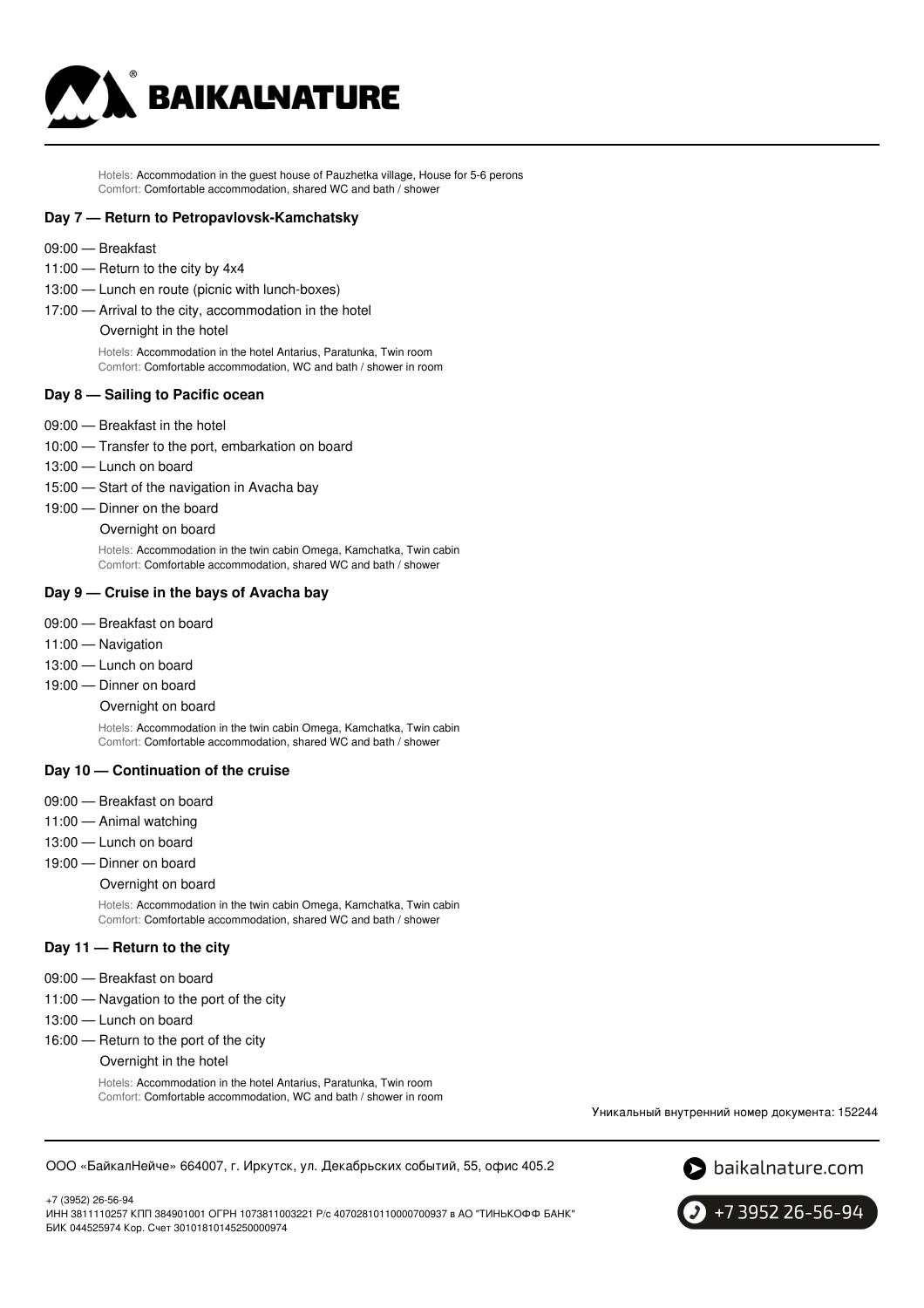

### **Day 12 — End of the programme**

09:00 — Breakfast in the hotel 11:00 — Transfer to the airport

### **Departures**

| <b>Start</b> | End        | <b>Basic price per person</b> |
|--------------|------------|-------------------------------|
| 15.08.2020   | 26.08.2020 | 552500.00 BUB                 |

### **Note**

The departure is guratedd for the group from 6 persons. Kindly note that the use of quadrocopters is forbidden on the territory of the Kurile lake. We recommend you to take a sleeping-bag for overnights in Pauzhetka village. We also ask you to refrain from oversized suitcases and bags for the convenience of their transportation on off-road vehicles and a boat.

### **What's included**

#### **Price includes**

- Accommodation as per itinerary
- Transport as per itinerary
- Excursions and visits as per itinerary
- Reserves and national parks entrance permissions
- Transfer from airport / railway station on first day
- Transfer to airport / railway station on last day
- Letter of invitation
- Russian-speaking guide services
- English-speaking guide services
- Meals according to the program
- Photo and video permit at visited places

## **Checklist & Equipment**

We recommend you to pack all your stuff in two bags: a small backpack and a large travelling bag.

SMALL BACKPACK: will be useful for carrying your personal belongings during the day (camera, film, personal medication, bottled water, etc.) You will also use it as hand luggage during air travel for all your heavy (to lighten the travel bag in the luggage compartment), fragile (camera, etc.) and necessary (toilet bag, etc.) things.

BIG TRAVEL BAG or BIG BACKPACK: must contain the rest of your stuff. It will be in the luggage compartment during the flight. It will be transported by vehicles.

### **Recommended checklist**

Sleeping bag rated from 0° C to +15° C Raincoat or wind and waterproof shell jacket (with hood !) POLARTEC or similar pullover Trekking pants Long sleeve shirts or sweatshirts **Shorts** T-shirts

Уникальный внутренний номер документа: 152244

#### ООО «БайкалНейче» 664007, г. Иркутск, ул. Декабрьских событий, 55, офис 405.2



+7 (3952) 26-56-94 ИНН 3811110257 КПП 384901001 ОГРН 1073811003221 Р/с 40702810110000700937 в АО "ТИНЬКОФФ БАНК" БИК 044525974 Кор. Счет 30101810145250000974



#### **Price does not include**

- Personal expenses and tips
- Visa fees and travel insurance
- **Airline tickets**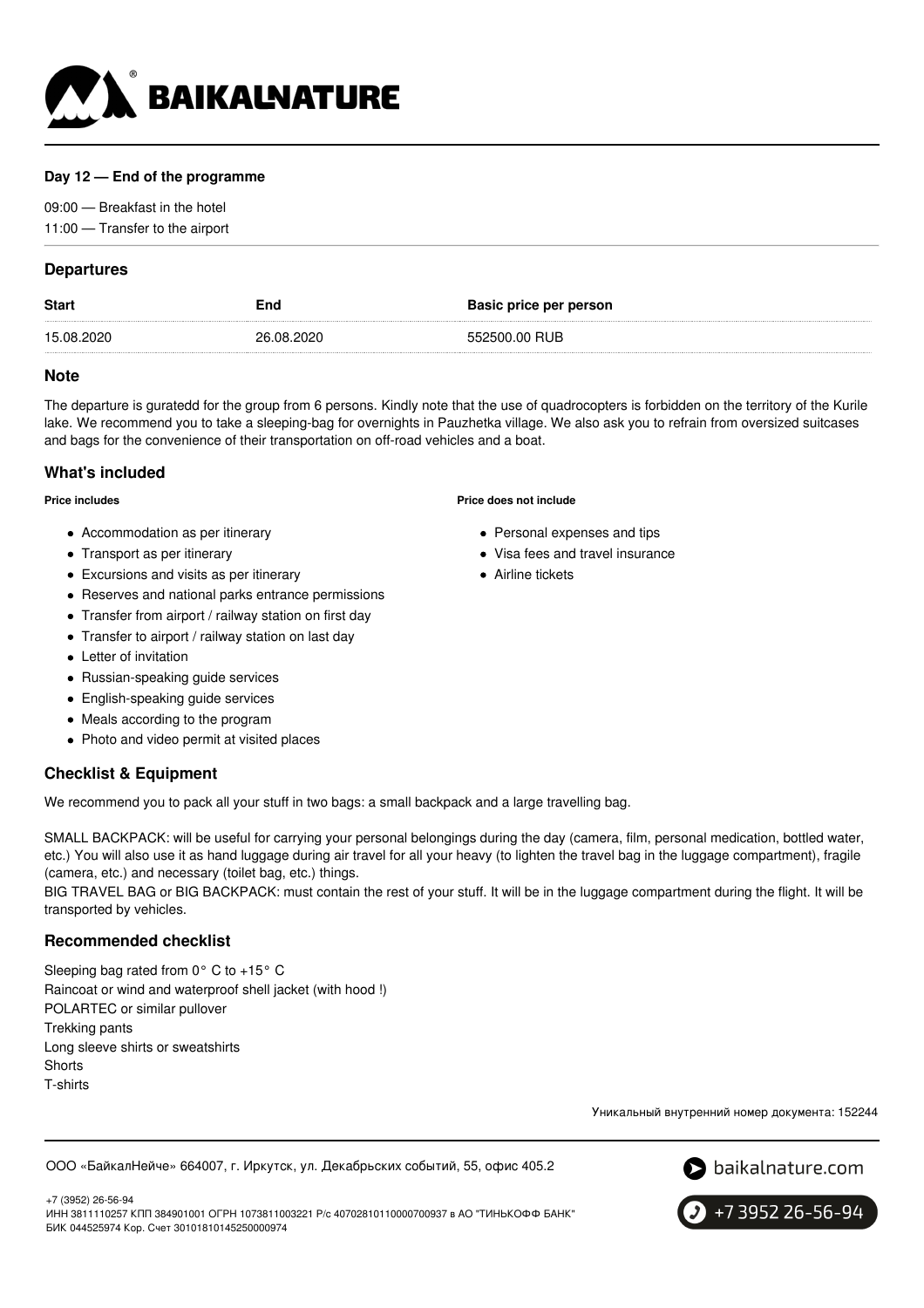

Socks Comfortable walking shoes (like Vibram or similar) Comfortable shoes for city Sunglasses with filter Towel Swimsuit **Wipes Binoculars** Charger and spare battery for camera/phone Photo / video camera

### **Meals**

In the canteen at the inns, fresh local products. Three meals a day on shipboard, cuisine, based on fresh products and caught fish. If you are a vegetarian or have any particular preferences, please let us know, so we could adapt the menu.

### **Visa**

You need a tourist visa to travel to Russia. It can be issued for a maximum period of 30 days. Your passport has to be valid for at least six months after the expiry date of your visa and to have at least two blank pages.

BaikalNature offers visa support and has created "BaikalNature letter of invitation" package. If you buy a BaikalNature tour, this package is absolutely free; when you buy any other BaikalNature service, you will have to pay for this package. For more information please conact your nearest Russian Embassy or Visa Application Center.

### **Money**

The Russian currency is ruble. In all cities and many large villages of Russia, you can easily withdraw rubles, using a Visa or MasterCard, from ATMs, located in banks, department stores or hotel lobbies, some of them are open 24 hours a day. If you have euros or dollars with you, exchange offices will allow you to change them easily in the cities, seldom in the countryside. However, it can be difficult to exchange traveler's checks, even in cities.

### **Tipping**

All persons who compose the BaikalNature travel team (guides, drivers, cooks, etc.) are paid a decent wage for their services and do not expect any tips from you. So you have no obligation to leave anything. If you really want to express your satisfaction by leaving a gratuity, and if it is in foreign currency, be aware that torn or glued coins and banknotes cannot be exchanged. Anyway, thank you for your tips, left at your discretion in envelopes.

### **Health**

No compulsory vaccination.

You need to get a health examination before a great trip. Consult your doctor. Get a dental checkup. If you have health problems that could worsen during the trip, make sure you have taken all your medications with you.

Provide a first aid kit that includes among other items:

- aspirin or paracetamol,
- anti-diarrheal pills,
- antiseptic,
- adhesive plaster.
- sterile pads.

If you have individual diseases, make sure you have taken your medications.

Уникальный внутренний номер документа: 152244

ООО «БайкалНейче» 664007, г. Иркутск, ул. Декабрьских событий, 55, офис 405.2